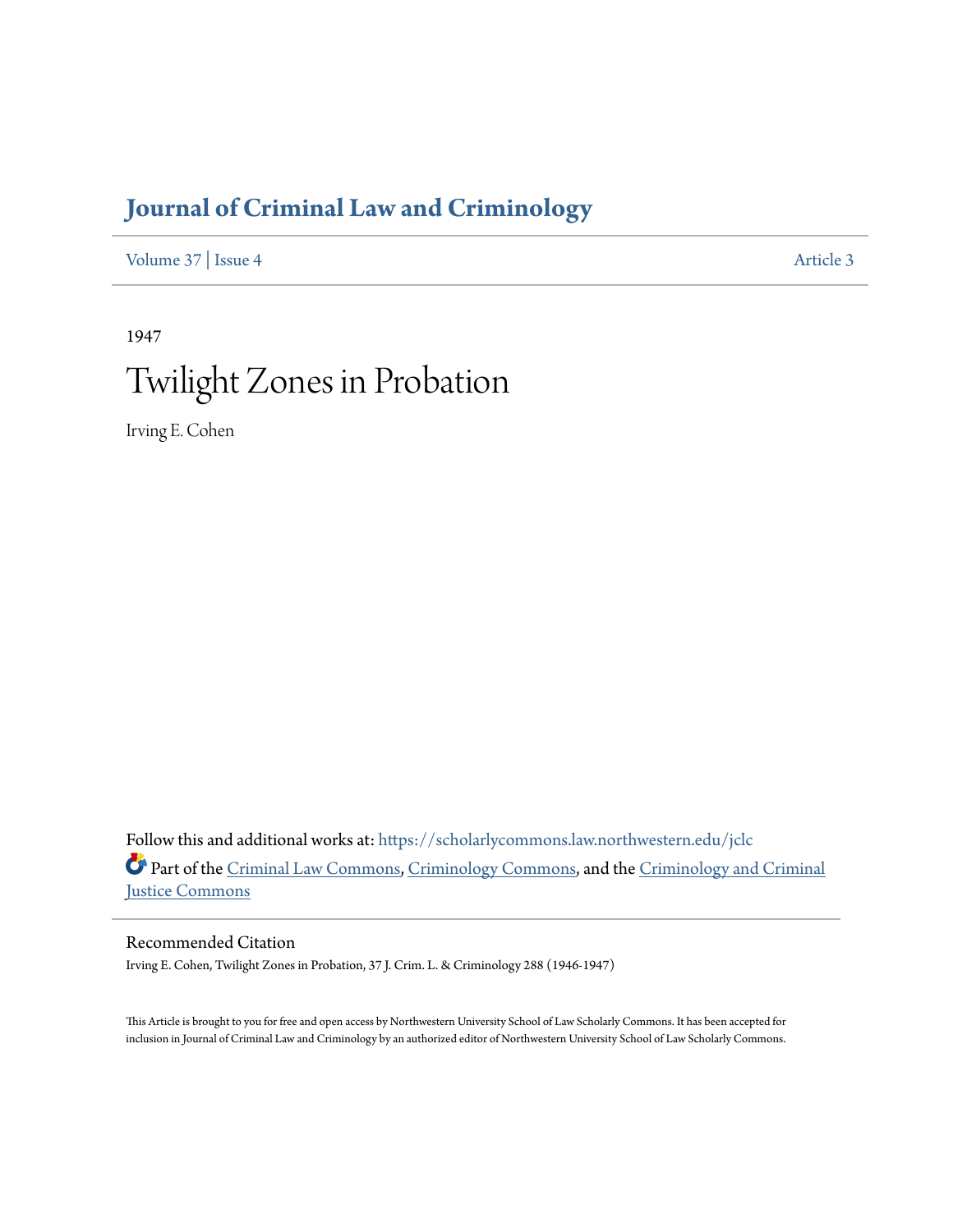## **TWIIGHT ZONES IN PROBATION**

## Irving **E.** Cohen

The author is an alumnus of Columbia University and of the New York School of Social Work. For six years he was the executive clemency director for the Governor of the State of New York, responsible for study and evaluation of applicants for commutation of sentence, pardons and reprieves. He is now with the Probation Department of the Court of General Sessions.--EDITOR

In the area of probation dealing with restitution there seems to be much confusion among probation officers. Some workers find it an irritant and negate the value of restitution as a tool in the treatment of a certain type of offender on probation; some employ it haphazardly  $-$  vaguely conceiving it as a means of punishment only; and others find in it elements of practical value for rehabilitation purposes. The writer includes himself among the last and has briefly advocated an integration of restitution in the probation services.' The ensuing article, therefore, is a follow up appraisal in which it is hoped some light will be shed on the causative factors behind this confusion. It will attempt to show that- there is a zone in the Law, the liberal interpretation of which, can help materially to reduce this confusion and enable probation and restitution to be employed more effectively than they are now.

The law in our democracy, as a living instrument of the people, early recognized the need for a dichotomy of function in order to arrive at "equal justice under the law." There was thus established with the development of the law, a civil branch and a criminal branch of jurisprudence. With time, each developed along parallel lines, a code of procedure to fit its needs. But the prime consideration that remained throughout their respective complex growths was that all matters civil be brought before the Civil Courts, all matters criminal be brought before the Criminal Courts. However, true to all living instruments, there never has been rigid, definitive structural growth so that there are times when matters that appear to be civil have criminal elements and vice versa. Those cases which fell into this penumbra of the law where the criminal and civil elements merge, have too often been placed on the Criminal Calendars. Seldom has a long term perspective been brought to bear upon the problem nor any reflection upon the implications to society and the offender *of,* permitting these cases to be made criminal offenses rather than civil offenses. In these twilight cases the complainant in the person of his attorney, weighs the relative values of proceeding civilly or criminally. If the defendant proves to be unable to meet the other's demand in every last measure the case usually appears in the Criminal Court, no matter how unrealistic the demands may

**I** *Journal of Criminal Law and Criminology-January,* 1944.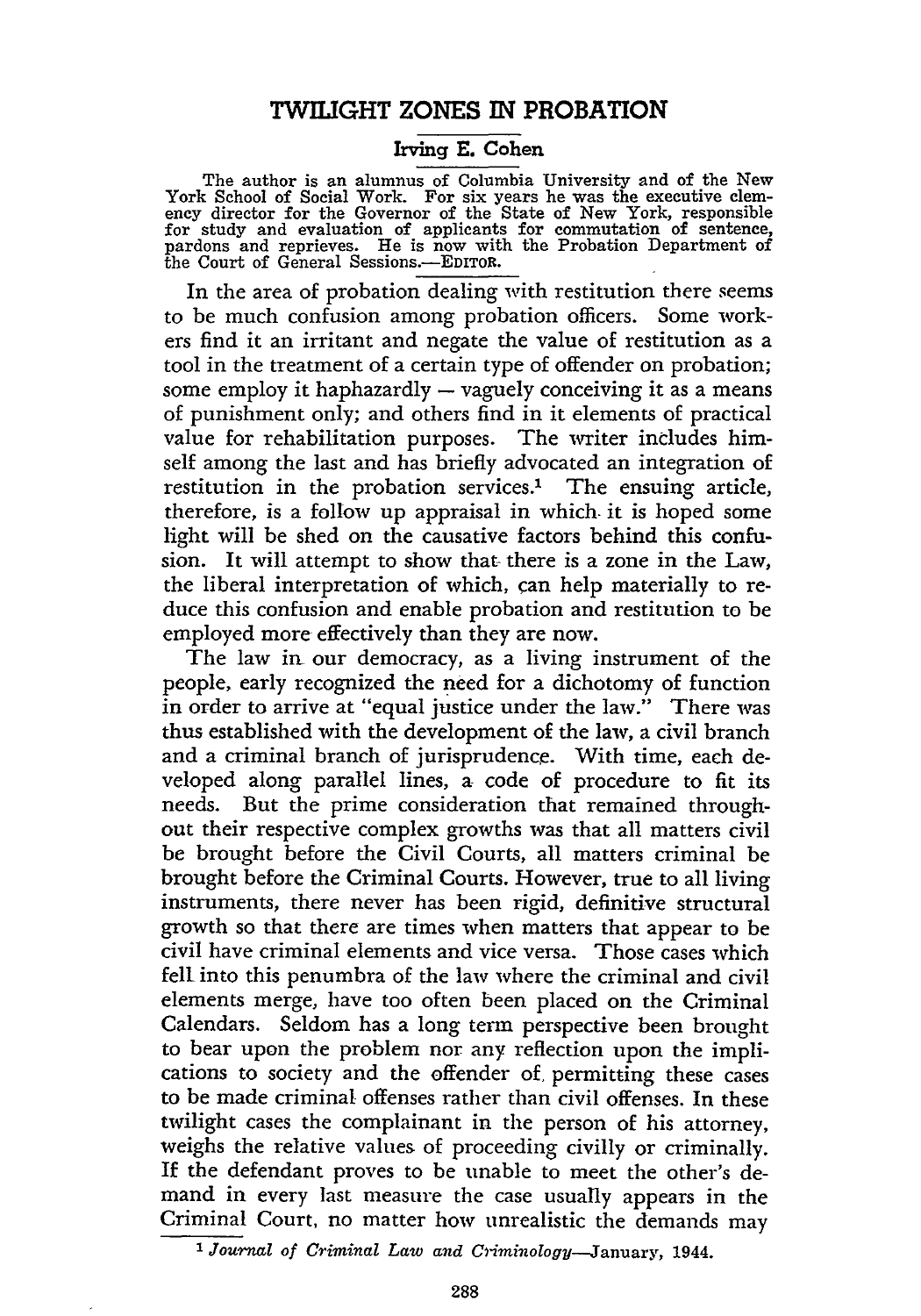have been. The net result has been in many ways a distortion of the law for far too many cases have come before our Criminal Courts that could have as readily been adjudicated in the Civil Courts to the satisfaction of the complainant and with less public expense and much less grief for many individuals.

The case of David Feinson is an illustration of this point. Aged **38,** the father of **3** children, he was brought before the Criminal Court for an offense which constituted his one and only arrest. .He and two others had operated as alleged partners in a dairy business. All receipts were to be turned over to the complainant who would pay all bills and incidental operating expenses. In turn he would hand over all profits to Feinson and the other partners after deducting his financing charge of **5%.** The defendant subsequently withheld from the complainant a number of payments from customers which he defended on the grounds that his agreement with the complainant was in effect a partnership agreement and that the monies withheld constituted his drawing account. However the complainant differed with this interpretation and charged Feinson and his other so-called partners with the commission of the crime of Grand Larceny. Efforts were made to reach a settlement outside of Court and have the agreement interpreted by the Courts. The case was brought before the Criminal Court and Feinson placed on probation with an order of restitution amounting to \$2796.73, whereas the others were not prosecuted when they made immediate payment of the money withheld.

The conversion of funds by individuals who rightly or wrongly contend they are partners in a business venture poses the question of interpretation of their relationship as well as criminal liability. In this case the gravamen of the issue would appear to have been whether there existed the unlimited liability of a partnership wherein all partners shared singly or collectively the innocent or purposive conversion of partnership funds. The complainant denies any intent on his part to enter into a partnership arrangement and with equal vehemence the defendant affirms such intent. The complainant asserts there was a contractual employer-employee "relationship; the defendant denies this claim and contends it was a partnership arrangement wherein the acts of one partner bound the others in responsibility. The writer is of the opinion that such cases can be adjudicated in a Civil Court and a civil judgment for damages obtained, thus saving society the expense of a criminal prosecution, restraining any attempt to make probation a collection agency and sparing the defendant the stigma of a criminal conviction with its attendant disability.

The human element alone might well warrant civil action. instead of criminal prosecution. It is impossible to measure and evaluate the grief, the loss of face, and the sense of personal and familial degradation experienced by the true first offender in a Criminal Court. There is no method by which such individuals can be requited for the debasement of being photographed for the Rogues Gallery, the "lineup" and lack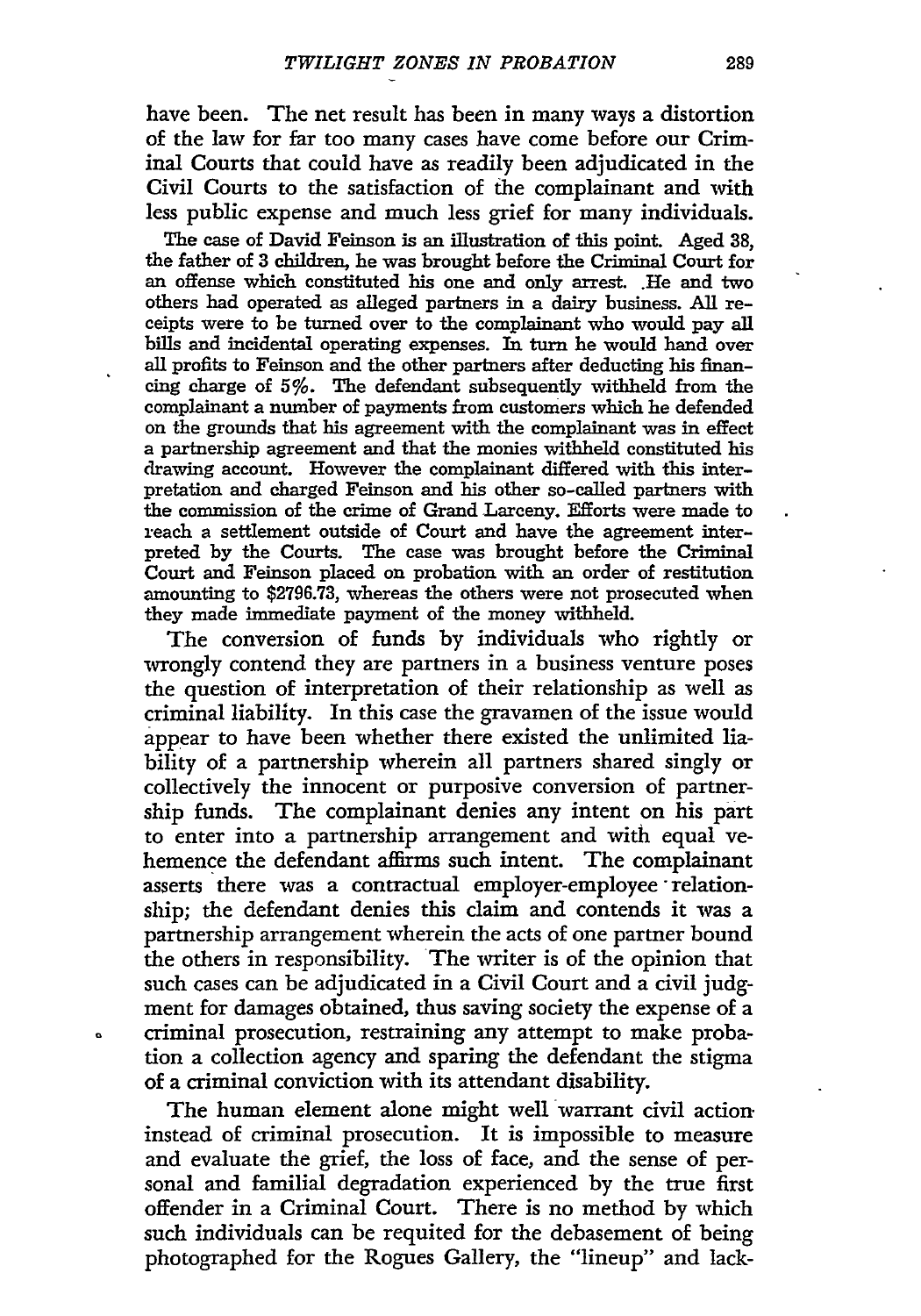ing immediate bail  $-$  the association with persons with confirmed anti-social tendencies, to be found in the average County jail.

The practice evolved by many attorneys of bringing these twilight cases before the criminal courts instead of the civil courts came about with the realization that a defendant in a criminal action is more easily intimidated than the very same individual in a civil action. The stigma of a criminal suit and the prospect of incarceration have the tendency to overwhelm and intimidate the individual and to render him more amenable to his adversary. With the growth of probation as an integral adjunct of the criminal courts, there has been, an added stimulation toward the interpretation of a case solely on a criminal level. Not only is the defendant rendered more amenable but there is almost a guarantee of success in collecting monies. The Probation Department is forced into the untenable position of a commercial collection agency. Probation becomes indistinguishable from the office of the Sheriff or Marshal and its true functions are obscured from the public eye.

A case in point is that of Michael Dunne. He is **53** years of age, the father of four grown children and never before had appeared in any Court. It appears that the complainant authorized him to dispose of her bracelet. She accepted his offer of \$1050, whereupon he gave her **\$50** in cash and a check for \$1,000 drawn against his account. When she presented it for payment, it was returned to her marked "insufficient funds." The complainant referred the matter to her attorney, who, learning Dunne had used the proceeds from the sale of the bracelet to pay some pressing debts, made a complaint in the Magistrates' Court and Dunne was held for the Grand Jury. In the interim, he was released in the custody of the complainant's attorney. While the matter was still pending in the Magistrates' Court, Dunne paid the complainant an additional \$200, who expressed her primary interest in full payment. To guarantee that this would be done, her attorney proceeded to. prosecute the case in the Criminal Court despite unmistakable evidence that the defendant had no prior arrest, had heretofore conducted a legitimate enterprise and now wished to make good. Dunne was placed on probation and ordered to make restitution of **\$800.** The complainant's attorney was clear in his wishes. At no time did he seek adjustment outside of the Court fully cognizant that the defendant would be "sweated" for payments more readily by Probation. There is no hiding the fact that no consideration was given to the possibility that the same net result could be achieved civilly nor of the effect of a criminal conviction on Dunne, his family, and his future  $-$  not to say the expense to the community of supervising a man on probation who does not need its services. The interesting point that lends emphasis to our contention is that about the same time two other complaints against the defendant of a similar nature were made to the District Attorney's Office by other complainants but no prosecution followed because satisfactory adjustment was made. If the case in question was of such a nature as to warrant criminal action, one wonders why the other *two,* of equal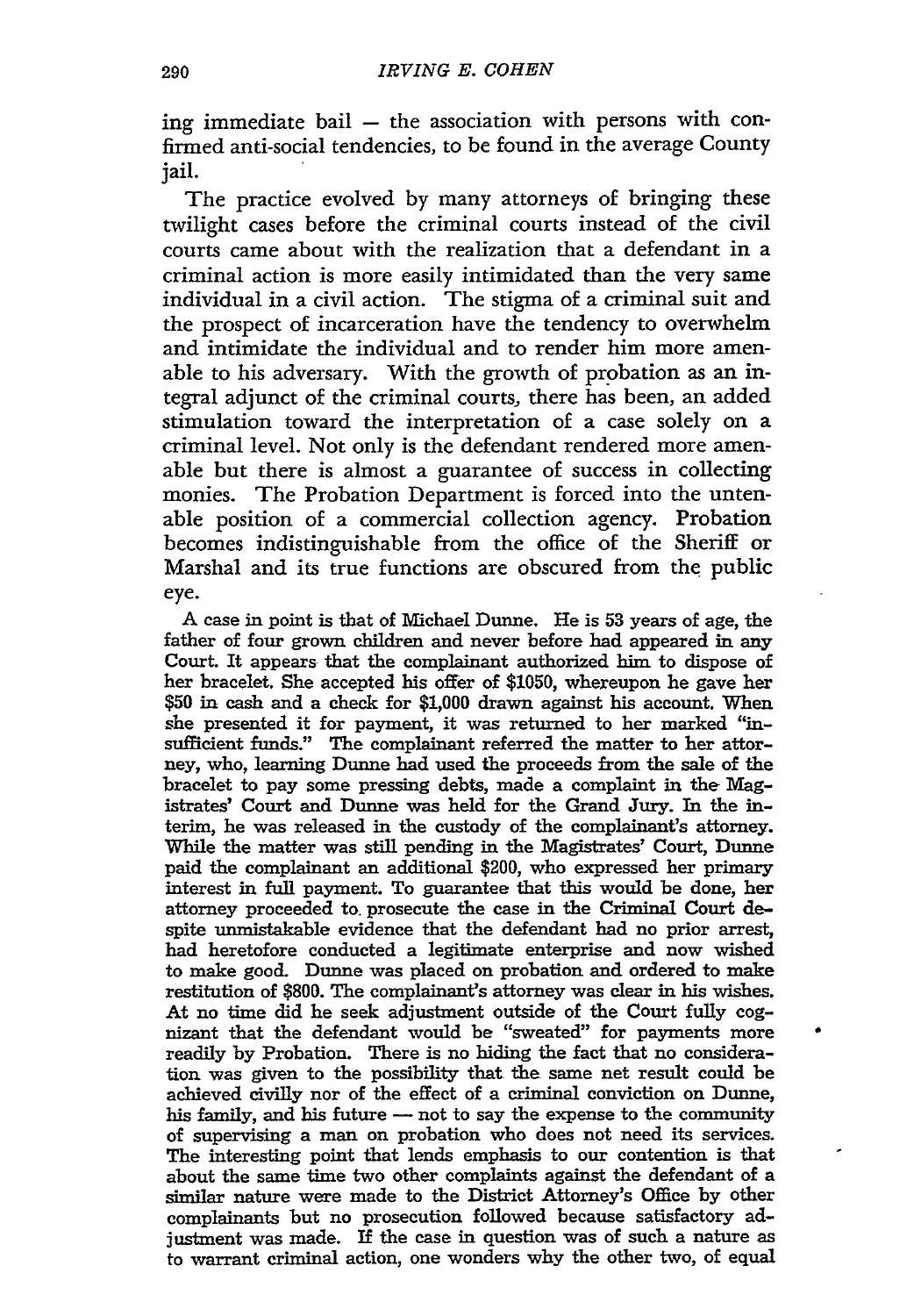gravity, did not merit such attention. The conclusion one inevitably reaches was **that** probation was here introduced not as a vehicle **of** rehabilitation but as a collection agency and the Court's true purpose obscured by placing too much emphasis on the interpretation of this twilight case as a criminal case.

Now what effect has all this on the Probation Officer? As he sees case after case on probation where the only problem is restitution and where his sole function is to procure the money from the probationer; where the complainant or his attorney constantly exert pressure for payments; where often exaggerated assertions of the probationer's affluence are made; where surety companies are sometimes uninterested in probation's concern with the human considerations - under these circumstances what can be the effect on the Probation Officer? He develops a "restitution neurosis" **-** an unresolved conflict where he questions the positive values of restitution in sound cases because of his resistance to being made a collection agent in unsound cases. Restitution then becomes his "bete noir" and, like some neurotics, he loses sight of real significances in restitution where it can be employed constructively and applies his resistance to it generally. An essential part of his profession, the individualization of treatment, is discarded and the Probation Officer is placed in an impossible position. While he must extract the money from the probationer he must simultaneously attempt to establish what is generally recognized as a delicate case work relationship of confidence, sympathy and understanding. The writer submits that this dual role lacks reality and is never 'achieved. One cannot be a constant irritant and remain a friend. One cannot threaten a probationer with Court action repeatedly and retain his confidence. The concept of the integration of restitution in the probation services which the writer has advocated<sup>2</sup> does not apply to such cases or methodology. The true structure and meaning of restitution in probation as related to a social casework practice envisages a freer, and more confidential relationship. Therein the individual comes to accept the Court Order of Restitution not as a tug of wills between him and his Probation Officer ending in his resignation to the other's more powerful authoritative force, but as something he and his probation officer have worked out together for his benefit. Professionally, the Probation Officer thereby enhances his true position. His services have a significance and meaning which. distinguish him from a collection agent. If restitution is to be attained by "sweat and tears" unquestionably it can be done more efficiently by a collection agency or the Marshal's office, both of which make no pretense of being sympathetic, understanding and helpful. Probation should not be fettered

2 *Ibid.*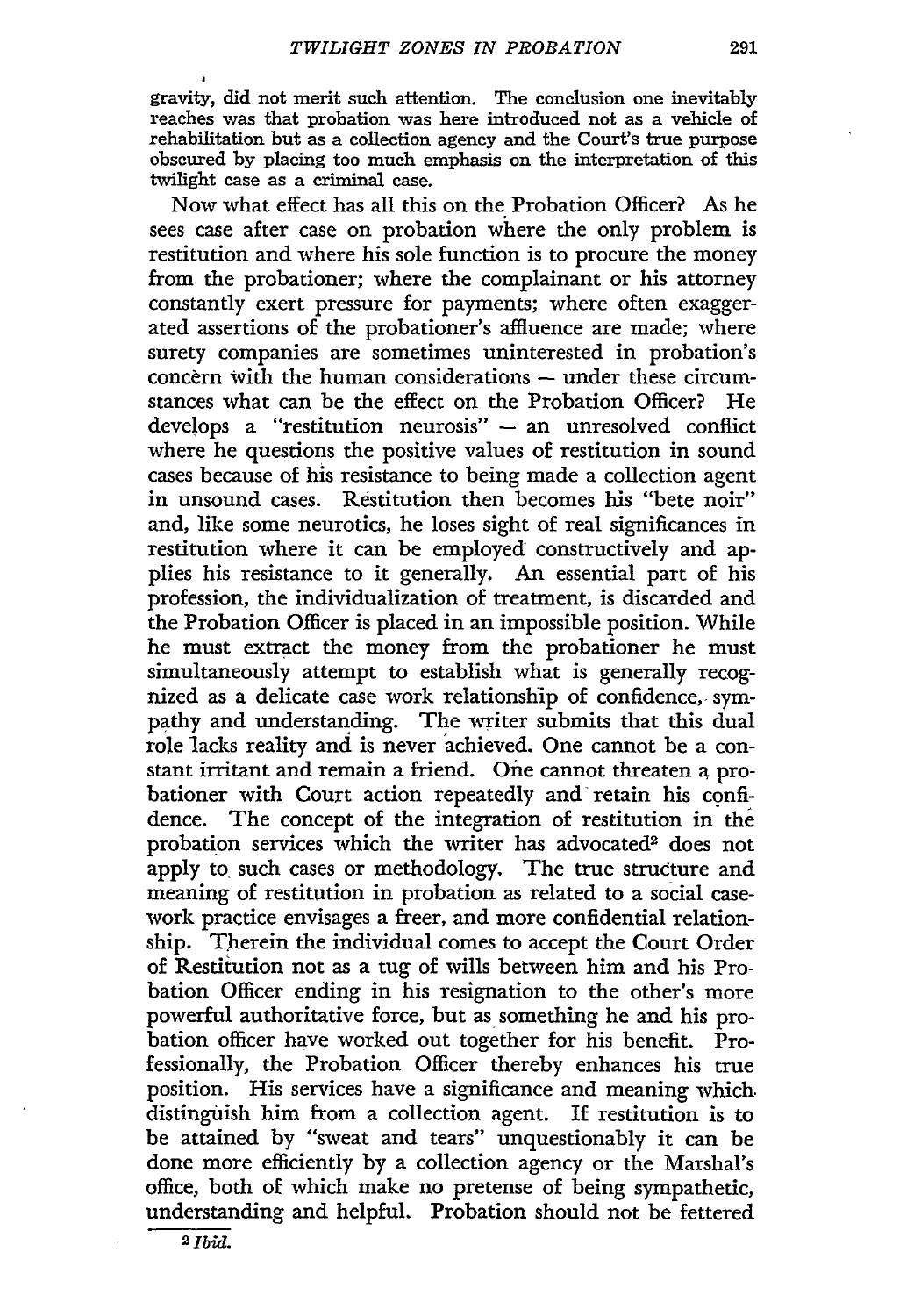with so dubious a practice but should strive at all times to be employed constructively on a casework level. And it *is* casework. The Reverend Michael J. Scanlon3 sees probation as social case work because he maintains "it calls for personal and individual effort. It does not try to correct mankind  $-$  it seeks to correct a man, an individual." To Joanna Colcord<sup>4</sup> "Probation is simply case work with the added 'punch' of the law behind it."

In harmony with this concept, restitution is not foisted on probation for itself alone but as part of the probation philosophy - to render some service to the individual probationer. To re-phrase it  $-$  restitution on a case work basis is but one aspect of the probation treatment the offender needs. He makes restitution through the Probation Department because he has other problems along with it, which problems were the causative factors in his conflict with the law. Under such a program probation is not abused nor converted into a collection agency - sterile and perfunctory. Instead, it gains the depth and dignity of a profession in its efforts to "correct a man, an individual."

The following case will serve as an illustration. Dan Carisen, a young man of 26 was placed on probation for an indefinite period whea he pleaded guilty to Petit Larceny. He was involved in the theft of books, surgical instruments and laboratory equipment from a local hospital where he had been employed as an animal attendant. The order of the Court directed him to make restitution of \$250. This sum represented the value of that portion of the stolen property which had been damaged between the time of the theft and the recovery. In this case probation was not called upon to act as a kind of collection agency. A thorough pre-sentence investigation had revealed that the young man was a badly disturbed individual in need of help. The recovery of the value of the stolen goods for the complainant was not the sole problem confronting the Probation Officer. Carisen had not committed the theft for the cash equivalent of the books or surgical and laboratory paraphernalia. Some of these were reposing in his home in impressive array. With them he had recreated the atmosphere of the hospital laboratory. Obviously, there was something more basic to be considered than restitution alone.

Carisen was the only child of his mother's first unsuccessful marriage. Her second marriage was also a failure and she turned to this child as her sole avenue of emotional expression. As an orphan she had undergone much privation, received little or no affection but was shunted from home to home. As a servant before and after marriage, she served others but received no attention. She was a lonely figure. The boy was reared amid poverty and privation. She bound him to her with strong emotional ties and over protected him with fierce intensity. His schooling was frequently interrupted by long periods of illness during which he was hospitalized and sent to convalescent homes as a chronic cardiac. Somehow he managed to graduate from high school and being a good student he was very anxious to go to

**<sup>3</sup>** *Year* Book-National Probation Association 1930.

*<sup>4</sup> Broken Homes:* P. 120.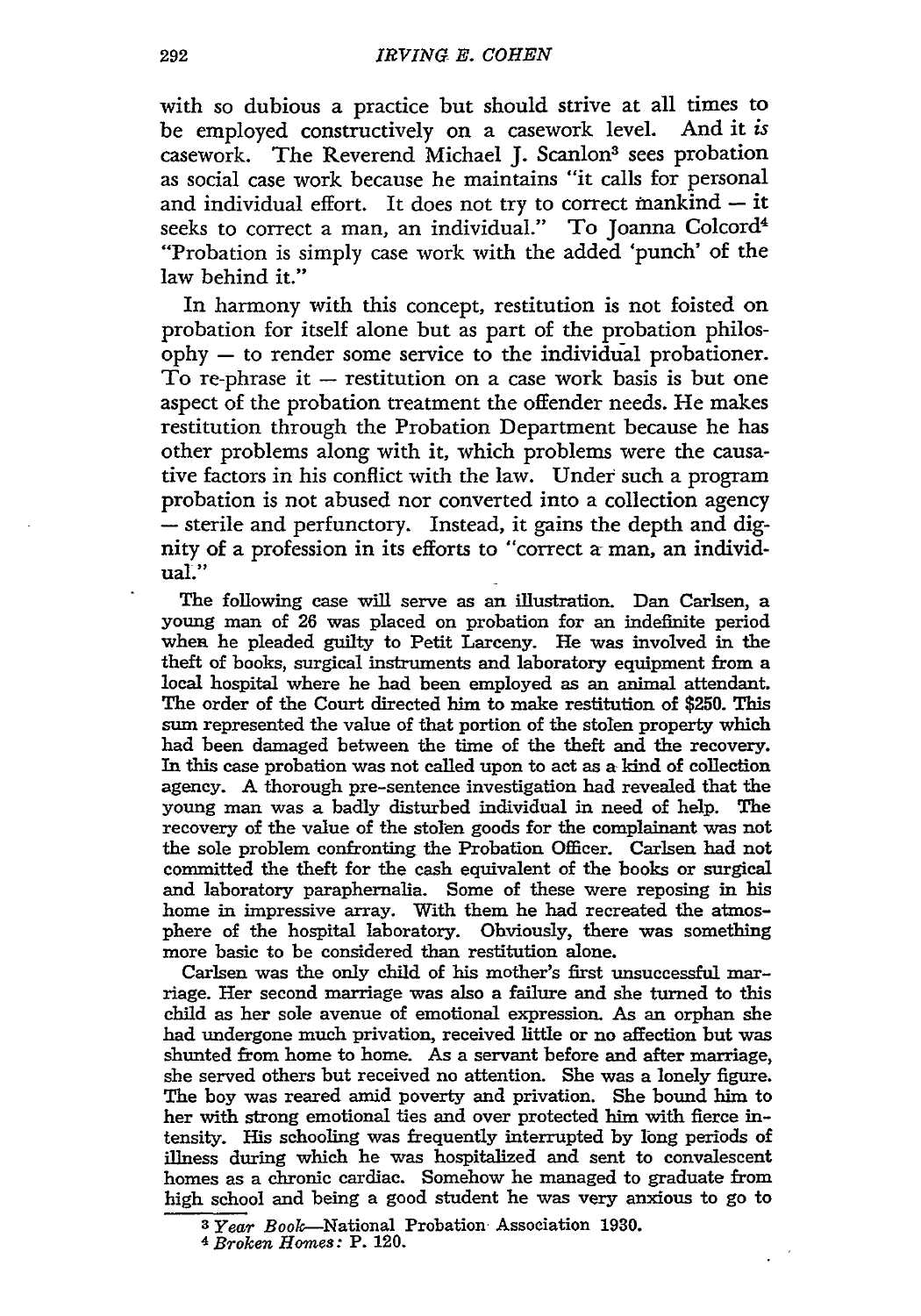college. His poor health and inadequate financial resources precluded any such possibility but through the efforts of a social service agency he completed a short course in an agricultural institute.

**A** deep sense of frustration developed in him, a need to over-compensate **by** all manner of pretenses for the bitterness of his childhood and adolescence. He posed as a doctor of veterinary medicine, created the air of scientific erudition that soon brought him the title of "doctor" from persons in the community. He occasionally mingled in taverns where he received the group's accolade because of his pose as a medical practitioner. He indulged in untruths to bolster his ego by tales of his scientific expeditions to South America and built up for himself an unreal world of science. His employment in the hospital was never mentioned as that of an animal attendant, it was always that of a medical research expert. He posed as the holder of a university degree. The character of the offense the only one ever committed, could be explained only as symptomatic of underlying psychological motivations. Probation with restitution was definitely indicated for him, not for what he could pay back primarily, but as the means of obtaining help for him to work out his emotional difficulties which accounted for his bizarre behavior.

This case is but one of many. In it there is no area of confusion for the Probation Officer. He sees his function clearly **-** to provide avenues of service that will lead this probationer to a more meaningful life, to an adjustment in society on a level with his own capacities. In such cases the Probation **Offi**cer employs restitution as a part of the whole Probation process and on a case work basis. He is not fearful of being maneuyered into the position of a money collector because restitution in such cases is tied up with. a total plan of treatment; it is incorporated into a framework of rehabilitation.

Now let us see the problem as an offender sees it. Lester Ingram is a probationer, 38 years of age and a successful writer for one of the best known weeklies, having a considerable circulation. He was asked to submit his point of view because he is intelligent and articulate. He has given much thought to his probation. He was charged with Grand Larceny when under an alleged promise to marry he took **\$2500** from a woman he met at a summer resort. Here is what he had to say: "Restitution in some instances can be worked out without Criminal Court prosecution or any form of sentence. In virtually every case the complainant is more concerned with getting his money or goods back than he is with dissemination of justice. Hence his attorney will do everything possible to see to it that enforced restitution becomes a judgment of the Court. At the inception of my troubles  $-$  at which time I admitted to the District Attorney's Office that I had taken the money in question  $-$  I had every intention of returning it. I offered to make restitution. I denied culpability but I did not deny any indebtedness. I offered to make restitution to the best of my ability. I asked him to see if restitution could not be worked out without making a criminal case against me. **If** this had been acceptable to all concerned  $-$  and I also added I expected to earn some additional money, all of which would be turned over to the complainant - then I would not have undergone the torment, shame,